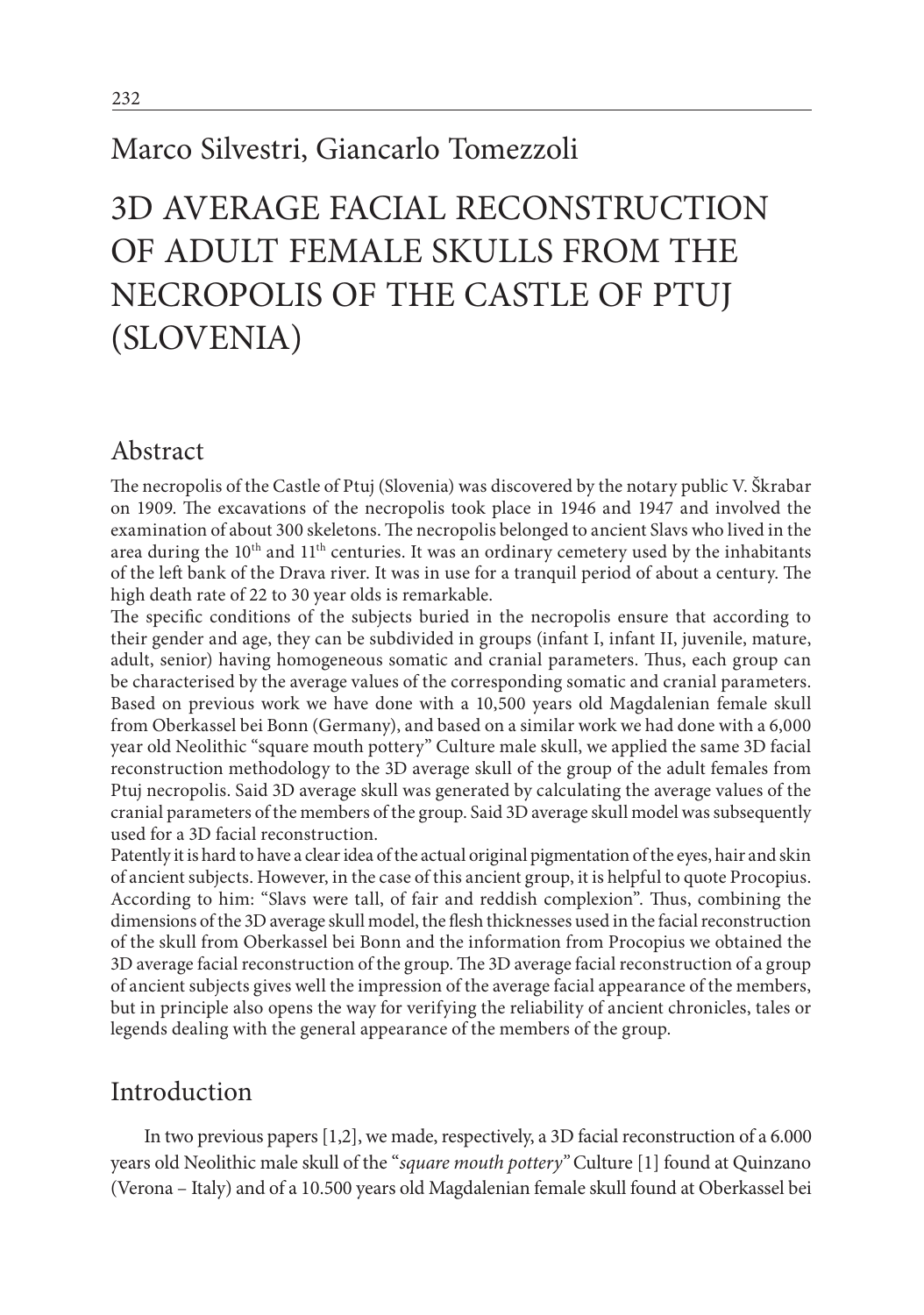Bonn [2]. Applied to individual skulls, our facial reconstruction technique was successful in providing the facial appearance of the corresponding single ancient subjects.

However, the discovery and the study [3] of the necropolis of the Castle of Ptuj (Slovenia) has provided us with an unexpected possibility to extend our technique, for gaining information about the facial appearance also of ancient homogeneous groups of people.

#### The Necropolis of Ptuj

According to Ivaniček [3], the necropolis of the Castle of Ptuj (Slovenia) was discovered by the notary public V. Škrabar on 1909. The excavations of the necropolis took place on 1946 and 1947 and involved the examination of about 300 skeletons. From the point of view of the cultural anthropology, the main results can be summarised as follows:

- a) The necropolis belonged to ancient Slav subjects who lived on location during the  $10<sup>th</sup>$ and 11<sup>th</sup> centuries;
- b) The necropolis was an ordinary cemetery, in which the dead from a neighbouring settlement or settlements were buried;
- c) The necropolis was used by the inhabitants of the adjacent country on the left bank of the Drava river, the inhabitants on the right bank of the Drava had their own cemetery near the village of Spodnja Hajdina;
- d) The necropolis was in use for about a century;
- e) The skeletons show a high death rate in 22 to 30 years old adults;
- f) The people lived in a relatively tranquil period, as indicated by the practically equal number of buried geriatric males and females and by the high percentage of buried males at the age of 30 to 40. In time of war the percentage of buried female ought to be higher as men would be buried in battlefields. This tranquil period is also testified by the fact that the dead were buried orderly in single graves and not so many would be richly furnished with presents;
- g) The skulls of both males and females show a prevalence of Nordic, Nordic Cro-Magnon, Nordic-Baltic, Nord-Alpine phenotype characteristics.

In section A: Orthograms, Ivaniček [3] presents the layouts of 173 skulls of the necropolis, with the indications of the linear parameters 1- ab2, 40 - 71 and the goniometric parameters 32/1 - 79 according to the order established by Martin [4].

In section B: Numerical Tables, he [3] summarises the data as follows:

Table I: Overview: skull numbers, sex, age description (infant I, infant II, juvenile, mature, adult, senior, abbreviated as inf. I, inf. II, juv., mat., ad., sen.);

Table II: Skeletal dimensions;

Table III: Cranial Linear Data (*cranium cerebrale*): parameters 1 - ab2 for male and female type skulls, according to [4];

Table IV: Cranial Linear Data (*cranium viscerale*): parameters 40 -71 for male and female type skulls, according to [4];

Table V: Linear Osteometric Data: for male, female and unknown type skulls;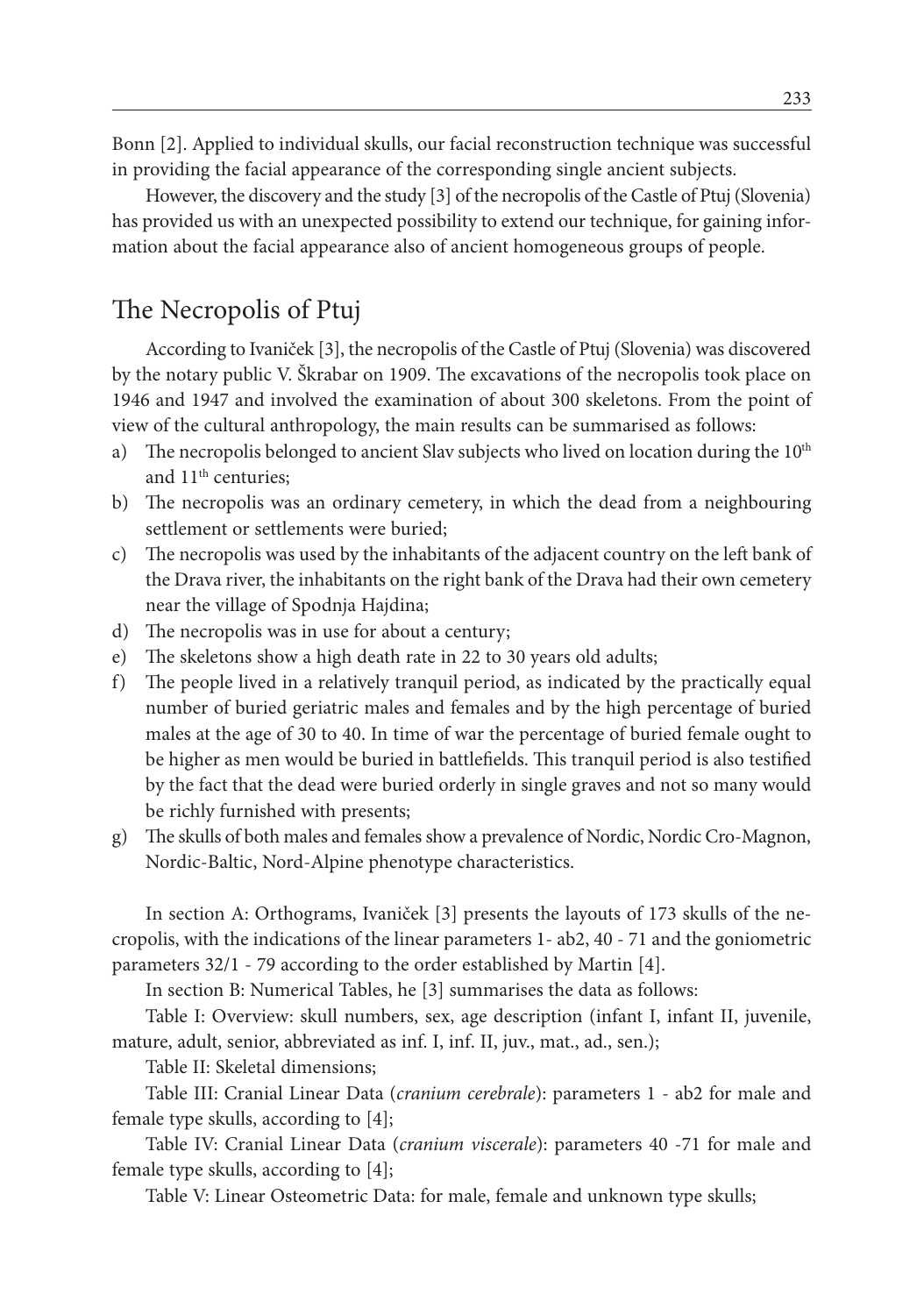Table VI: Goniometric Data: parameters 32/1 - 79 [4] for male and female type skulls;

Table VII: Cranial Indices (*cranium cerebrale*) for male and female type skulls; Table VIII: Cranial Indices (*cranium viscerale*) for male and female type skulls; Table IX: Other Cranial Indices for male and female type skulls; Table X: Osteometric Indices for male, female and unknown type skulls.

## 3D Average Facial Reconstruction – Theory

The above features a)-f), ensure that buried male and female according to their age (inf. I, inf. II, juv., mat., ad., sen.), formed groups having homogeneous somatic and cranial parameters. Thus, each male or female group can be characterised by the average values of the somatic and cranial parameters of the members listed in Tables I-X of ref. [3]. A 3D average skull model can then easily be constructed for a group by simply collecting the average values of the cranial parameters of the members. On such a 3D average skull model our 3D facial reconstruction technique can obviously be applied. The reconstructed 3D face of a group is the average facial appearance of the members of the group.

#### 3D Average Facial Reconstruction – Implementation & Application

We proceed with the skulls of the group of the adult women buried in the necropolis. Of particular interest, for the construction of the 3D average skull model of this group, are the corresponding skull linear parameters of Tables III and IV of ref. [3]. For each skull linear parameter we calculated its average value. The average parameters actually retained in the 3D average skull model are listed in Table 1.

Because, in looking to the female adult skull layouts presented in Section A of ref. [3], it appears that they are not particularly different from the skulls of the present Central European women and not afflicted by particular deformities or distortions, it appeared reasonable to assume, also in the case of the average skull model, thicknesses of the soft tissues on the different portions of the skull not dissimilar from that of the today's Central European adult women and/or adult American women of Central European origins. Thus, once again, we applied also to the 3D average skull model the thickness values of the Look Up Table (LUT) containing the set of warping points 1-21 derived from [5] and already used in [2] (cf. Tab. 2).

As mentioned in the previous papers [1,2], it is hard to have a clear idea of the actual original pigmentation of the eyes, hair and skin of ancient subjects. However, in the case of this ancient group, it is helpful to quote Procopius in [3] – cf. page 96, according to his statement: "Slavs were tall, of fair and reddish complexion". Thus, combining the dimensions of the 3D average skull model of Table 1, the flesh thicknesses of Table 2 and the informa-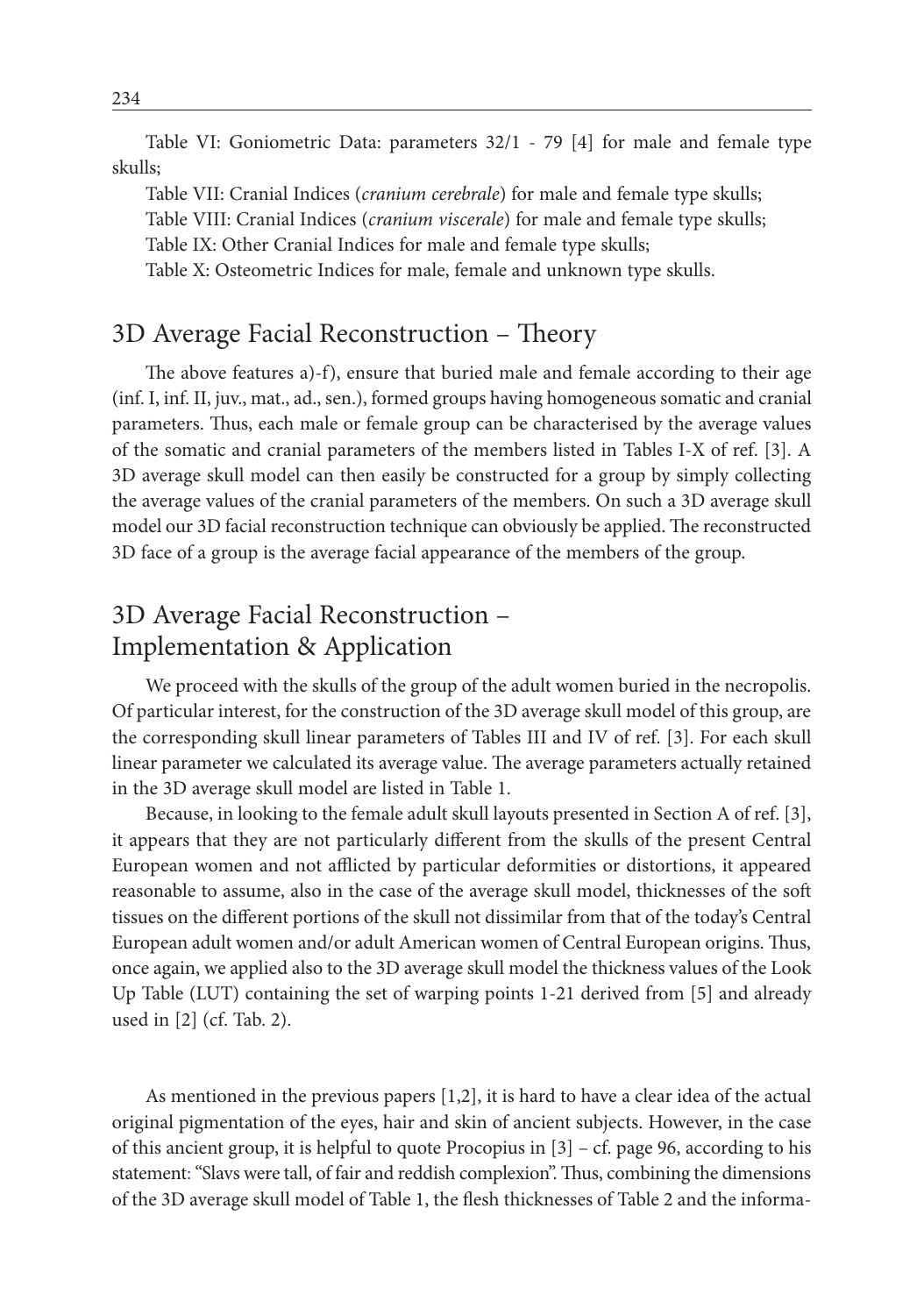| Parameter No. [4] | Parameter name [4]          | Average size [3]<br>(mm) |
|-------------------|-----------------------------|--------------------------|
| 1                 | Cerebral-Cranial length     | 182                      |
| 2                 | Glabello-Inion length       | 174                      |
| 3                 | Glabello-Lambda length      | 174                      |
| 8                 | Cerebral-Cra. larger width  | 142                      |
| 13                | Mastoid width               | 106                      |
| 18                | Cranial total height        | 130                      |
| 40                | Facial length               | 104                      |
| 48                | Facial upper height         | 91                       |
| 50                | Inter-orbital frontal width | 20                       |
| 51                | Orbital width               | 40                       |
| 52                | Orbital height              | 38                       |
| 54                | Nose width                  | 7                        |
| 66                | Jaw angular width           | 98                       |

**Table 1.** 3D Average skull model – parameters

**Table 2.** Table of measurements for flesh thickness, after J.S.Rhine and C.E. Moore, *Forensic Anthropology*, Maxwell, Museum Technical Series,1984 (from Prag and Neave, [5]).

|                | Values for average adult female | <b>Position</b> | Size (mm) |
|----------------|---------------------------------|-----------------|-----------|
| 1              | Supraglabella                   | Frontal         | 3.50      |
| $\overline{c}$ | Glabella                        | Frontal         | 4.75      |
| 3              | Nasion                          | Frontal         | 5.50      |
| 4              | End of Nasals                   | Frontal         | 2.75      |
| 5              | Midphiltrum                     | Frontal         | 8.50      |
| 6              | Upper Lip Margin                | Frontal         | 9.00      |
| 7              | Lower Lip Margin                | Frontal         | 10.00     |
| 8              | Chin-lip Fold                   | Frontal         | 9.50      |
| 9              | Mental Eminence                 | Frontal         | 10.00     |
| 10             | Beneath Chin                    | Frontal         | 5.75      |
| 11             | <b>Frontal Eminence</b>         | Bilateral       | 3.50      |
| 12             | Supraorbital                    | Bilateral       | 7.00      |
| 13             | Suborbital                      | Bilateral       | 6.00      |
| 14             | Inferior Malar                  | Bilateral       | 12.75     |
| 15             | Lateral Orbit                   | Bilateral       | 10.75     |
| 16             | Zygomatic Arch, midway          | Bilateral       | 7.50      |
| 17             | Supraglenoid                    | Bilateral       | 8.00      |
| 18             | Gonion                          | Bilateral       | 12.00     |
| 19             | Supra M2                        | Bilateral       | 19.25     |
| 20             | Occlusal Line                   | Bilateral       | 17.00     |
| 21             | Sub M2                          | Bilateral       | 15.50     |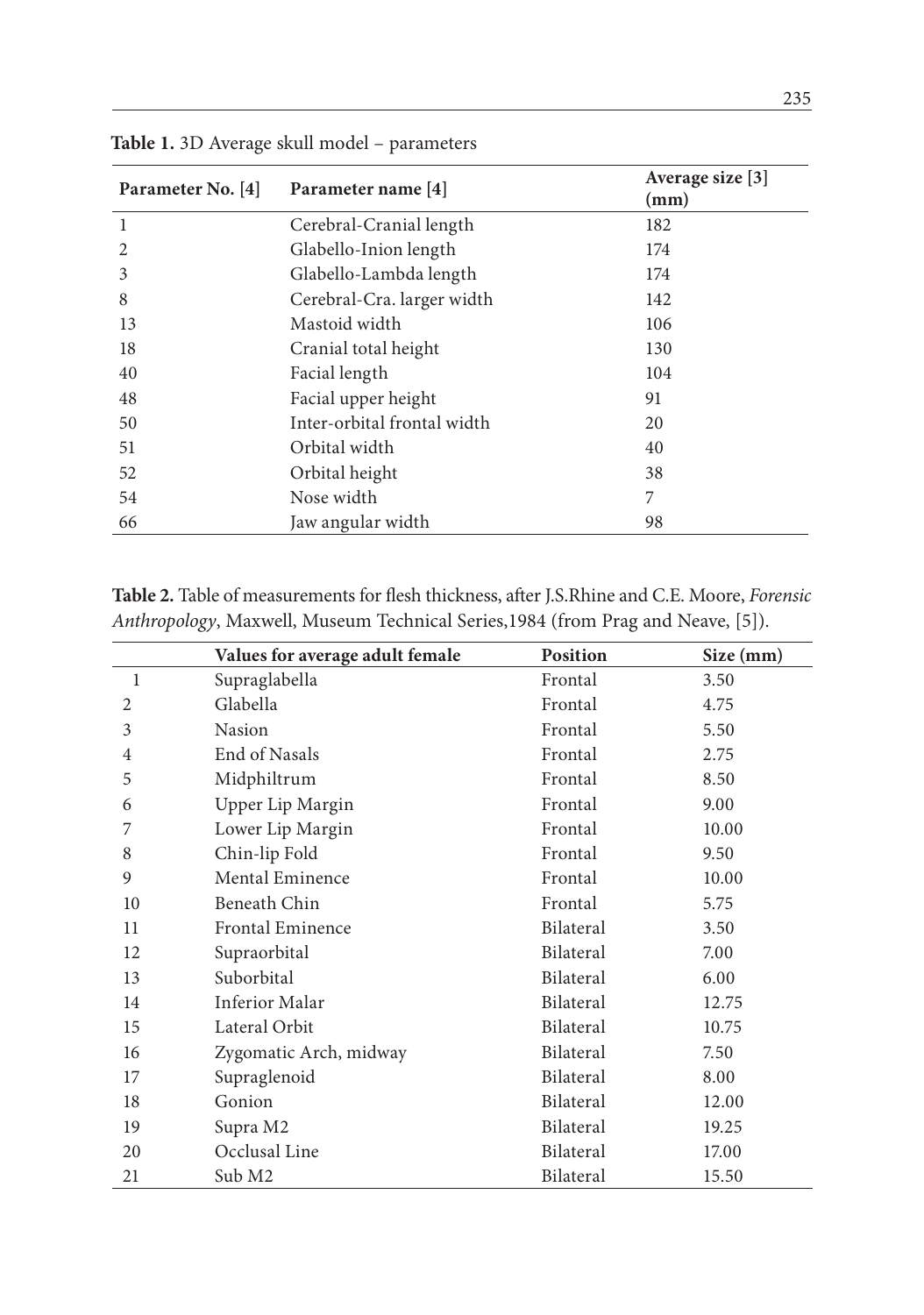tion from Procopius we obtained the 3D average facial reconstruction of said group. Figure 1 shows the 3D average facial reconstruction in four different orientations.

An artistic 3D average facial appearance of the members of the group, in the possible ancient environment of city Ptuj is provided in Figure 2.

#### Conclusion

The 3D average facial reconstruction of a group of ancient subjects gives us well the impression of the average facial appearance of the group members, but in principle also



*Figure 1. Final 3D facial reconstruction of the average adult female from the necropolis of the Castle of Ptuj (Slovenia)*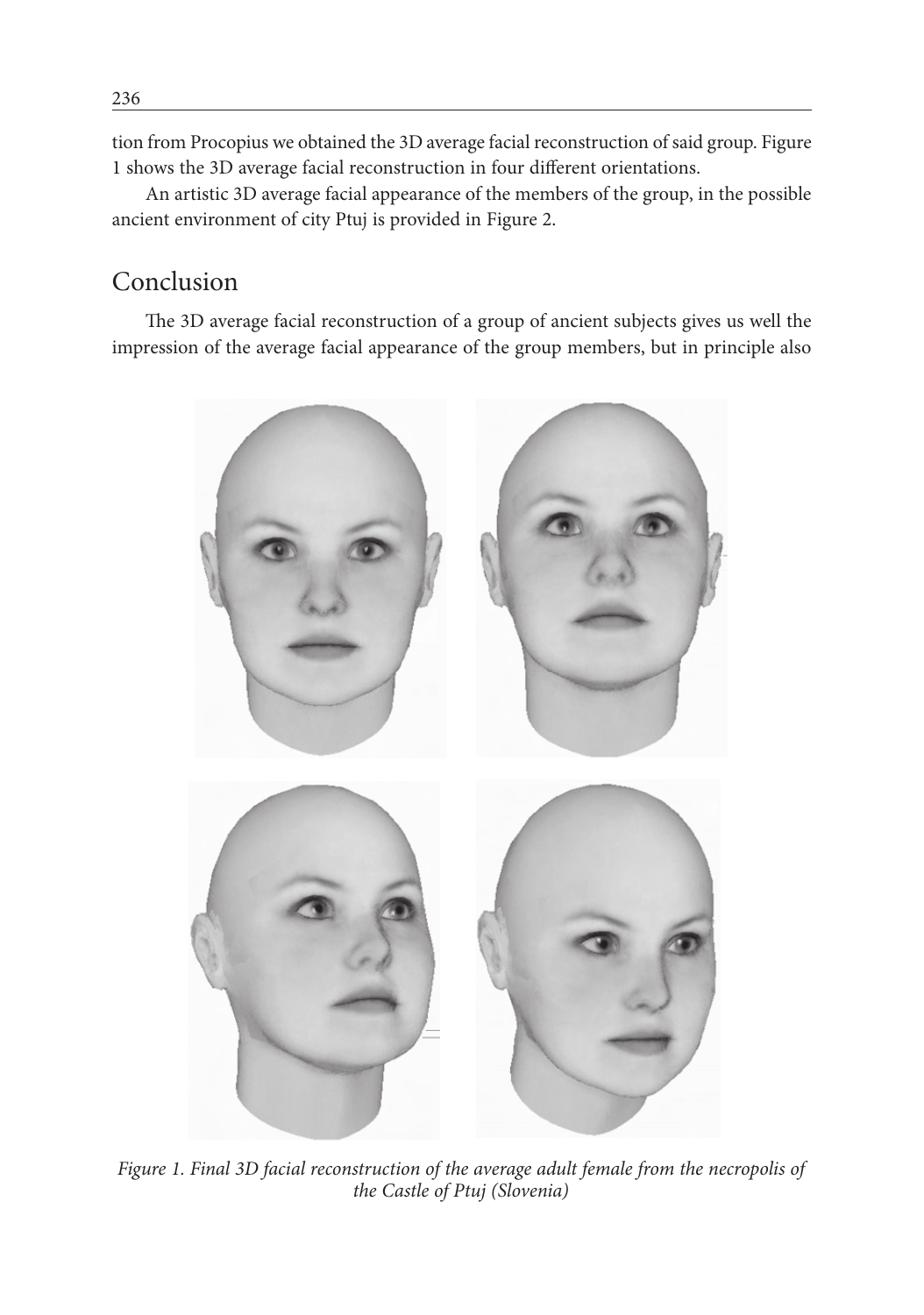

*Figure 2. Artistic 3D average facial reconstruction of the average adult female from the necropolis of the Castle of Ptuj (Slovenia)*

open the way for verifying the reliability of ancient chronicles, tales or legends dealing with the general appearance of the members of the group.

## Bibliography

- 1. Silvestri M, Tomezzoli G, 3D Facial Reconstruction from a Skull of a Male Subject of the Neolithic Square Mouth Pottery Culture of Quinzano, *Proceedings of the Third International Topical Conference "Ancient settlers of Europe"*, Jutro, Ljubljana 2005, 159-164
- 2. Silvestri M, Tomezzoli G, 3D Facial Reconstruction of an Ancient Female Skull from Oberkassel bei Bonn (Germany), *Proceedings of the Fourth International Topical Conference "Ancient inhabitants of Europe",* Jutro, Ljubljana 2006, 229-235.
- 3. Ivaniček F, *Staroslavenska nekropola u Ptuju*, Slovenska Akademija Znanosti in Umetnosti v Ljubljani, Classis I: Historia et Sociologia, Dela \* Opera 5, Ljubljana 1951.
- 4. Martin R, *Lehrbuch der Anthropologie in systematischer Darstellung*, Verlag von Gustav Fischer, Jena 1928.
- 5. Prag, J, Neave R, *Making Faces Using Forensic and Archaeological Evidence*, British Museum Press, London 1997.

## Additional Materials

The produced materials are available by the authors: M. Silvestri (marcosilvestri@email. it), G. Tomezzoli (gtomezzoli@epo.org)